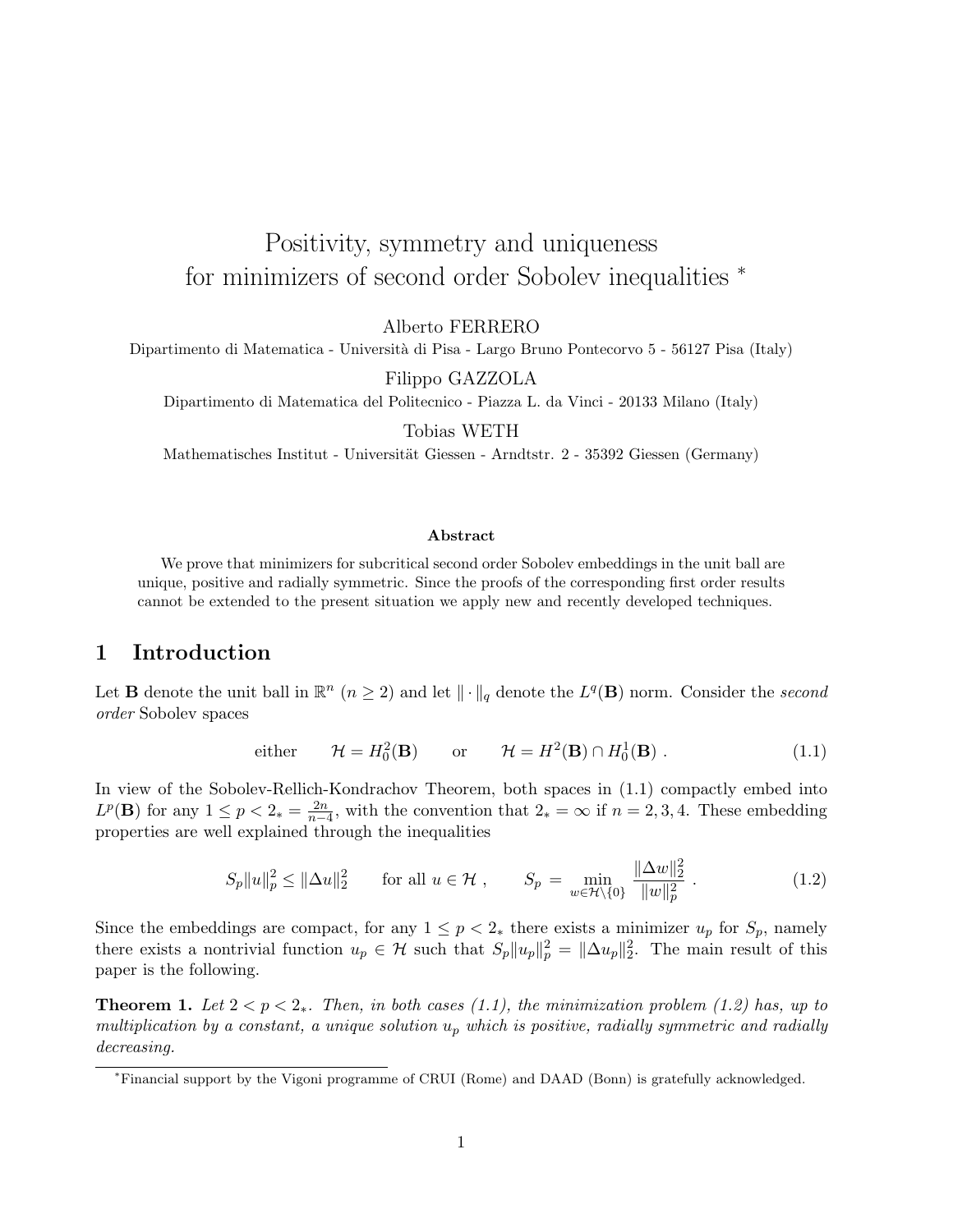We recall that, in case  $\mathcal{H} = H_0^2(\mathbf{B})$ , minimizers of (1.2) are weak solutions (see (1.7) below for a definition) of the following boundary value problem with Dirichlet boundary conditions

$$
\begin{cases}\n\Delta^2 u = |u|^{p-2}u & \text{in } \mathbf{B} \\
u = \frac{\partial u}{\partial \nu} = 0 & \text{on } \partial \mathbf{B},\n\end{cases}
$$
\n(1.3)

whereas in case  $\mathcal{H} = H^2(\mathbf{B}) \cap H_0^1(\mathbf{B})$ , minimizers of (1.2) are weak solutions of the corresponding problem with Navier boundary conditions, i.e.,

$$
\begin{cases}\n\Delta^2 u = |u|^{p-2}u & \text{in } \mathbf{B} \\
u = \Delta u = 0 & \text{on } \partial \mathbf{B}.\n\end{cases}
$$
\n(1.4)

As an interesting consequence of the positivity of minimizers of (1.2) and the Hopf boundary lemma, we infer that the best Sobolev constant  $S_p$  for  $\mathcal{H} = H^2 \cap H_0^1$  in (1.2) is *strictly smaller* than the constant  $S_p$  for  $\mathcal{H} = H_0^2$ . In fact, this is true on an arbitrary bounded domain and not just on the ball **B**, see Section 5 below. This is in striking contrast with the *critical case*  $p = 2_*$  ( $n \ge 5$ ) for which van der Vorst [18] showed that the two embedding constants coincide.

Our second main result is concerned with the uniqueness of positive solutions of (1.3), (1.4).

#### Theorem 2. Let  $2 < p < 2_*$ . Then:

(i) Problem  $(1.4)$  has a unique positive solution which is radially symmetric and radially decreasing.

(ii) Problem (1.3) has a unique radial positive solution which is radially decreasing.

It is worth pointing out that we prove radial symmetry of minimizers of (1.2) in both cases  $(1.1)$ , but we cannot prove radial symmetry of arbitrary positive solutions of  $(1.3)$ . Thus we state the following

**Open question:** Is every positive solution of  $(1.3)$  radially symmetric ?

If this is true, then problem (1.3) also has a unique positive solution by Theorem 2 (ii).

The present paper is motivated by the results available for the first order Sobolev space  $H_0^1(\mathbf{B})$ which compactly embeds into  $L^p(\mathbf{B})$  for any  $1 \leq p < 2^* = \frac{2n}{n-1}$  $\frac{2n}{n-2}$ , with the convention that  $2^* = \infty$  if  $n = 2$ . These embeddings read

$$
\Sigma_p \|v\|_p^2 \le \|\nabla v\|_2^2 \qquad \text{for all } v \in H_0^1(\mathbf{B}) , \qquad \Sigma_p = \min_{w \in H_0^1 \setminus \{0\}} \frac{\|\nabla w\|_2^2}{\|w\|_p^2} . \tag{1.5}
$$

If  $v_p$  is a minimizer for  $\Sigma_p$ , then also  $|v_p|$  is a minimizer. And since a minimizer for  $\Sigma_p$  satisfies the Euler equation ½

$$
\begin{cases}\n-\Delta v = |v|^{p-2}v & \text{in } \mathbf{B} \\
v = 0 & \text{on } \partial \mathbf{B}\n\end{cases}
$$
\n(1.6)

 $v_p$  may be assumed to be positive by the maximum principle. Elliptic regularity enables us to infer that  $v_p$  is smooth and therefore, for  $p \geq 2$ ,  $v_p$  is radially symmetric and radially decreasing according to [10, Theorem 1]. Finally, from [10, Lemma 2.3] we know that there exists a unique positive solution of (1.6). By combining all these facts we conclude that, up to multiplicative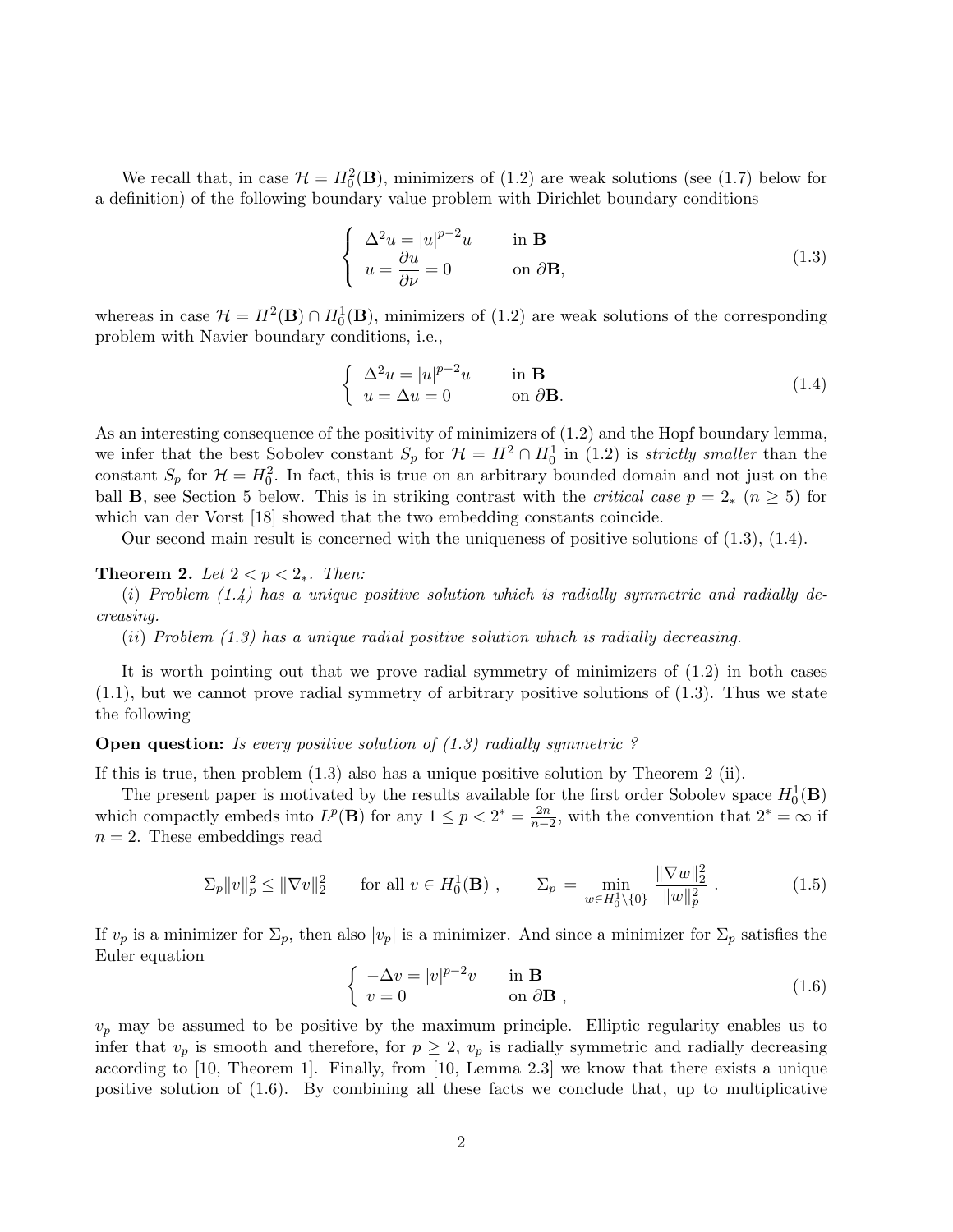constants, there exists a unique minimizer  $v_p$  for  $\Sigma_p$  and that it is positive, radially symmetric and radially decreasing. Let us also mention that positivity and radial symmetry (but not uniqueness!) may be proved via Schwarz symmetrization, see [16].

Summarizing, in order to obtain these properties for  $v_p$ , besides the maximum principle the following tools have been used in the literature. Firstly, the possibility of replacing  $v \in H_0^1(\mathbf{B})$  with  $|v|$ . Secondly, the symmetry and the uniqueness results of  $[10]$ . Unfortunately, none of these tools can be used for embeddings of the second order Sobolev spaces  $\mathcal H$  in (1.1). Indeed, if  $u \in H^2(\mathbf{B})$ it is in general not true that  $|u| \in H^2(\mathbf{B})$ . The same implication is also false for the Schwarz symmetrization, see [7, 8] for a recent discussion of the problem. Moreover, the full extension of the symmetry result in [10] seems out of reach for the corresponding fourth order elliptic equations, see [15]. Finally, the uniqueness statement in [10, Lemma 2.3] does not hold for the corresponding fourth order ordinary differential equation, since also the "shooting concavity"  $u''(0)$  represents a degree of freedom. Hence, in order to prove our results, we need to follow different methods. We obtain the positivity of minimizers  $u_p$  by using arguments inspired by [9] and [18]. Then, in the space  $H^2(\mathbf{B}) \cap H_0^1(\mathbf{B})$  we may apply the symmetry result by Troy [17] to obtain its radially symmetry. In the space  $H_0^2(\mathbf{B})$  the situation is more involved and we introduce a new technique based on polarization. This two-point rearrangement has been applied successfully in variational problems posed in first order Sobolev spaces or  $L^p$ -spaces, see e.g. [2,3,5,6,14] and the references therein. Its applicability to higher order problems is new and somewhat surprising, since in general polarized  $H^2$ -functions do not belong to  $H^2$  anymore. Once we know that minimizers  $u_p$  are positive and radially symmetric, we combine a suitable scaling with a comparison argument recently developed by McKenna-Reichel [12] in order to prove uniqueness of radial positive solutions of (1.3) and (1.4).

The paper is organized as follows. In Section 2, we prove that, up to reflection  $u \mapsto -u$ , minimizers of the minimization problem  $(1.2)$  are strictly positive in **B**. In Section 3 we then show that both (1.3) and (1.4) have a unique radial positive solution. Combining this with Troy's radial symmetry result [17] for positive solutions of  $(1.4)$ , we obtain Theorem 2. Also, Theorem 1 follows in the case where  $\mathcal{H} = H^2(\mathbf{B}) \cap H_0^1(\mathbf{B})$ . In Section 4 we then show that, in case  $\mathcal{H} = H_0^2(\mathbf{B})$ , every minimizer of the minimization problem (1.2) is radially symmetric and radially decreasing. This completes the proof of Theorem 1 for  $\mathcal{H} = H_0^2(\mathbf{B})$ . In Section 5 we prove the strict inequality between the embedding constants  $S_p$  mentioned above.

Finally, we collect some definitions and notations used throughout the paper. We say that a function  $u \in H_0^2(\mathbf{B})$  is a weak solution of (1.3) if

$$
\int_{\mathbf{B}} \Delta u \Delta v \, dx = \int_{\mathbf{B}} |u|^{p-2} \, uv \, dx \qquad \text{for all } v \in H_0^2(\mathbf{B}).\tag{1.7}
$$

Moreover, we say that a function  $u \in H^2(\mathbf{B}) \cap H_0^1(\mathbf{B})$  is a weak solution of (1.4) if (1.7) holds for all  $v \in H^2(\mathbf{B}) \cap H_0^1(\mathbf{B})$ . By [11, Theorem 1], every weak solution of (1.3) is in fact a classical solution. Also, by [18, Lemma B.3], every weak solution of (1.4) is a classical solution. We endow both Hilbert spaces  $\mathcal{H} = H_0^2(\mathbf{B})$  and  $\mathcal{H} = H^2(\mathbf{B}) \cap H_0^1(\mathbf{B})$  with the scalar product

$$
(u, v) = \int_{\mathbf{B}} \Delta u \Delta v \, dx \qquad \text{for } u, v \in \mathcal{H}.
$$
 (1.8)

For a subset  $A \subset \mathbb{R}^n$ , we denote by  $\text{int}(A)$ ,  $\overline{A}$ , and  $\partial A$  the interior, the closure, and the boundary of A.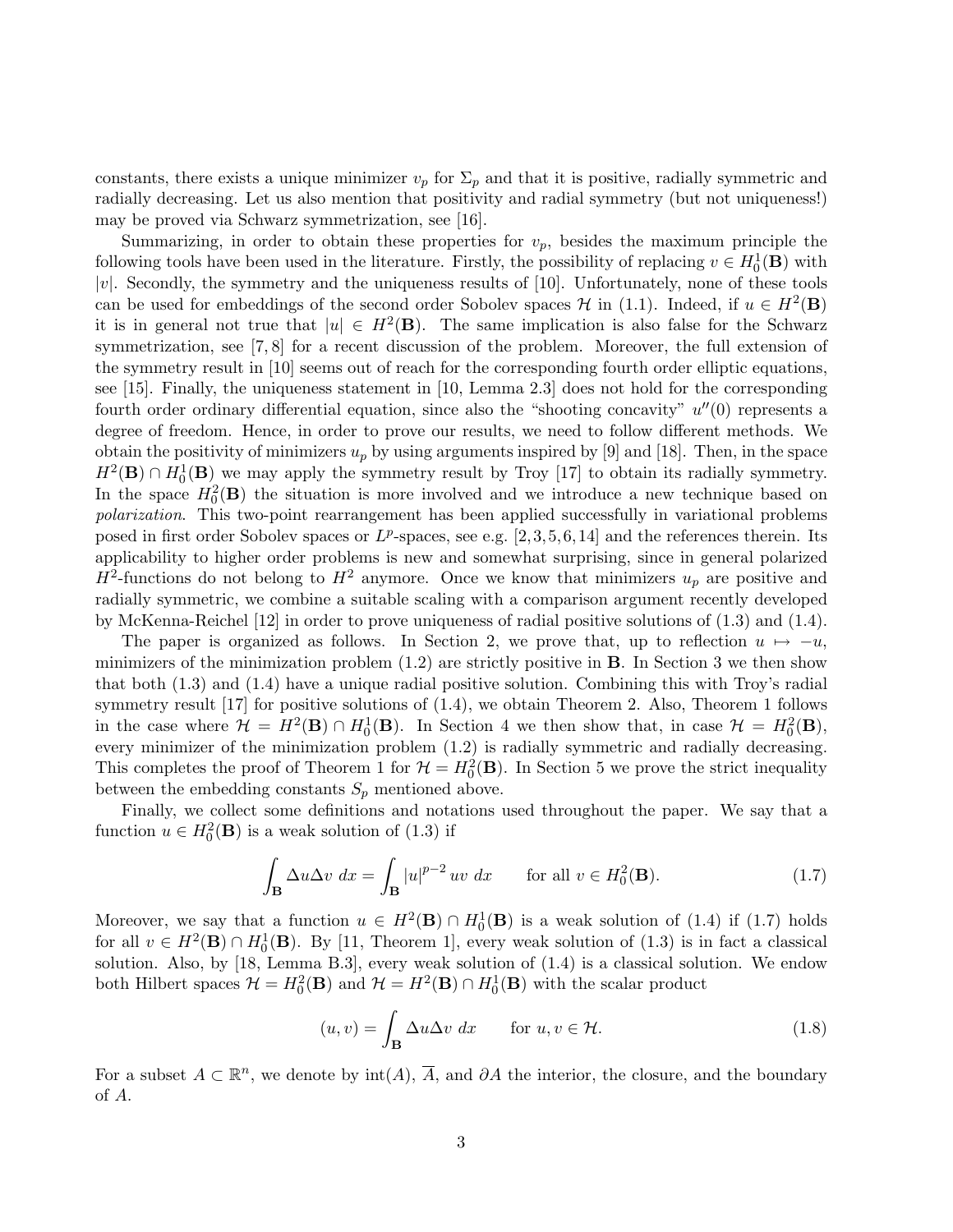# 2 Positivity of minimizers for (1.2)

The existence of minimizers for problems  $(1.2)$  may, in both cases  $(1.1)$ , be obtained by a standard argument from the calculus of variations based on the compact embeddings  $\mathcal{H} \subset L^p(\mathbf{B})$ . In this section we prove that, if u is a minimizer, then u or  $-u$  is strictly positive on **B**. We give two proofs of this fact, both based on the following maximum principle:

**Lemma 1.** Let  $\mathcal{K} = \{w \in \mathcal{H}; w \geq 0 \text{ a.e. in } \mathbf{B}\}\$ and assume that  $u \in \mathcal{H}$  satisfies

$$
\int_{\mathbf{B}} \Delta u \Delta v \ge 0 \quad \text{for all } v \in \mathcal{K} ;
$$

then  $u \in \mathcal{K}$ . Moreover, one has either  $u \equiv 0$  or  $u > 0$  a.e. in B.

*Proof.* When  $\mathcal{H} = H^2(\mathbf{B}) \cap H_0^1(\mathbf{B})$ , the statement follows by the maximum principle for the operator  $-\Delta$ : take an arbitrary nonnegative  $\varphi \in C_c^{\infty}(\mathbf{B})$  and use as test function  $v_{\varphi} \in \mathcal{K}$  such that  $-\Delta v_{\varphi} = \varphi$ . When  $\mathcal{H} = H_0^2(\mathbf{B})$ , the statement is a consequence of Boggio's principle [4], see [9, Lemma 2] and [1, Lemma 16] for the details.  $\Box$ 

In view of Lemma 1, strict positivity of the minimizer u of (1.2) follows if we show that  $u \in \mathcal{K}$ .

First proof. We use the decomposition method in dual cones developed in [9]. We consider the dual cone of  $K$ , namely ½

$$
\mathcal{K}' = \left\{ w \in \mathcal{H}; \int_{\mathbf{B}} \Delta w \Delta v \le 0 \text{ for all } v \in \mathcal{K} \right\}.
$$

For contradiction, assume that a minimizer  $u$  of  $(1.2)$  is sign-changing. By the Proposition in [13] For contradiction, assume that a minimizer u of (1.2) is sign-changing. By the Proposition in [15] there exists a unique couple  $(u_1, u_2) \in K \times K'$  such that  $u = u_1 + u_2$  and  $\int_{\mathbf{B}} \Delta u_1 \Delta u_2 = 0$ . Consider the function  $v := u_1 - u_2$ . Then, since  $u_1 \geq 0$  and  $u_2 < 0$  (by Lemma 1) for a.e.  $x \in \mathbf{B}$  we have  $v(x) > |u(x)|$ . Hence,  $||v||_p > ||u||_p$ . Moreover, by orthogonality

$$
\int_{\mathbf{B}} |\Delta v|^2 = \int_{\mathbf{B}} |\Delta u_1|^2 + \int_{\mathbf{B}} |\Delta u_2|^2 = \int_{\mathbf{B}} |\Delta u|^2.
$$

Therefore,

$$
\frac{\|\Delta u\|_2^2}{\|u\|_p^2} > \frac{\|\Delta v\|_2^2}{\|v\|_p^2},
$$

which contradicts the assumption that u minimizes (1.2).  $\Box$ 

Second proof. Let u be a minimizer for  $(1.2)$ . Modulo scaling, we may assume that u is solution of  $(1.3)$  or  $(1.4)$ . Suppose by contradiction that u is sign-changing in **B** and let w be a solution of the following problem

$$
\begin{cases}\n\Delta^2 w = |u|^{p-1} & \text{in } \mathbf{B} \\
w = \frac{\partial w}{\partial \nu} = 0 & \text{on } \partial \mathbf{B}\n\end{cases}\n\text{or}\n\begin{cases}\n\Delta^2 w = |u|^{p-1} & \text{in } \mathbf{B} \\
w = \Delta w = 0 & \text{on } \partial \mathbf{B}\n\end{cases} (2.1)
$$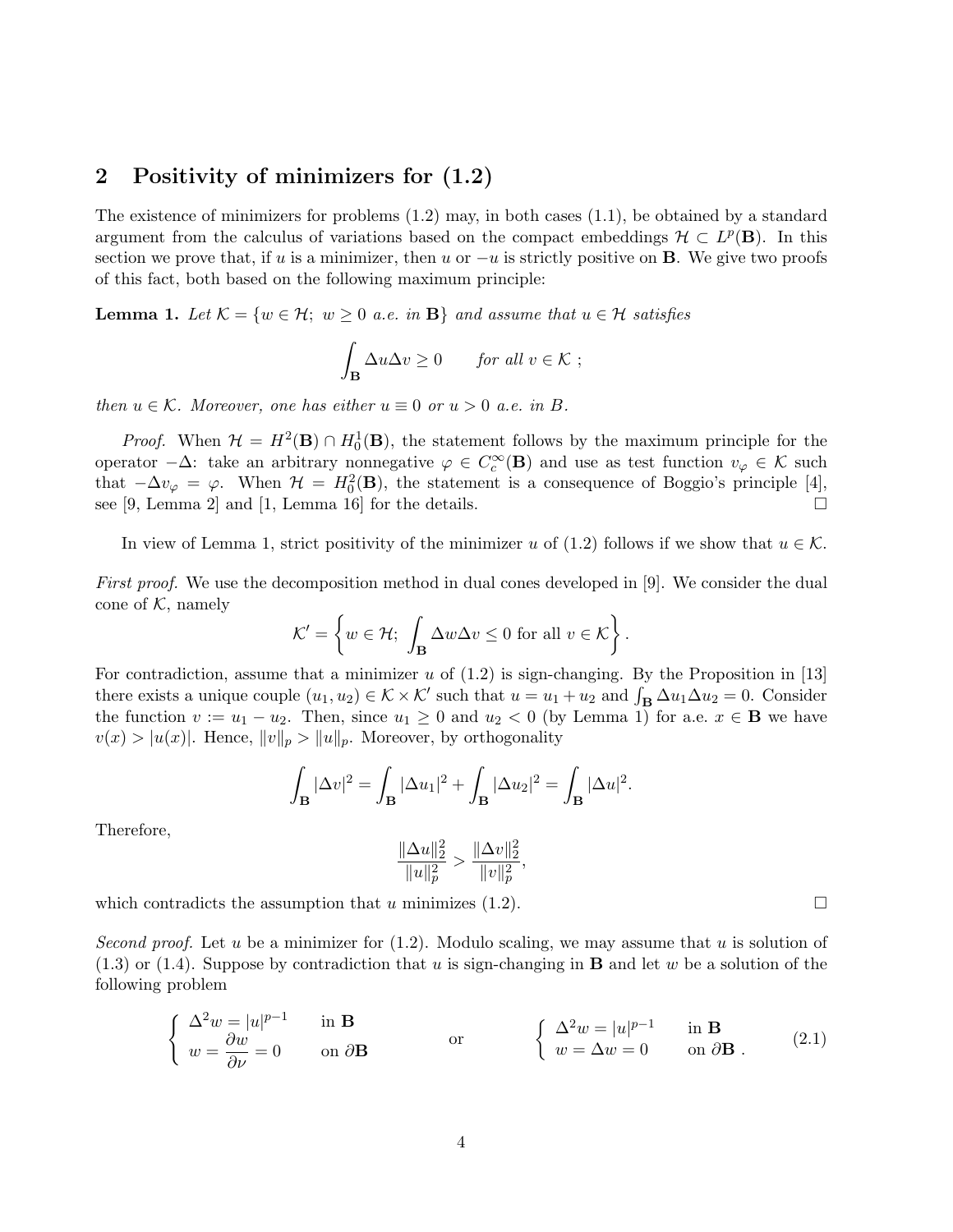Lemma 1 implies that  $w > |u|$  in **B**. Hence, multiplying the equations in (2.1) by w and integrating by parts we obtain

$$
\|\Delta w\|_2^2 = \int_{\mathbf{B}} w|u|^{p-1} dx < \int_{\mathbf{B}} w^2|u|^{p-2} dx \le \|w\|_p^2 \|u\|_p^{p-2}
$$

so that

$$
\frac{\|\Delta w\|_2^2}{\|w\|_p^2} < \|u\|_p^{p-2} = \frac{\|u\|_p^p}{\|u\|_p^2} = \frac{\|\Delta u\|_2^2}{\|u\|_p^2}
$$

.

This contradicts the fact that u is a minimizer for  $(1.2)$ .

**Remark 1.** A third proof which only works in the case where  $\mathcal{H} = H^2(\mathbf{B}) \cap H_0^1(\mathbf{B})$  can also be obtained arguing as in [18]. It consists in showing that a minimizer u of (1.2) necessarily has  $\Delta u$ which does not change sign in B, see also Lemma 7 below.

# 3 Uniqueness of positive radial solutions for (1.3)-(1.4)

In this section we prove that the boundary value problems (1.3) and (1.4) admit at most one positive radial solution. Although the proofs for the two problems are somewhat similar, we treat the two cases separately so that the differences become clear. In both cases, we will use the following comparison principle for radial functions due to McKenna-Reichel [12]:

**Proposition 1.** Assume that  $f : \mathbb{R} \to \mathbb{R}$  is continuous and strictly increasing. Let  $u, v \in C^4([0, R])$ be positive functions such that

$$
\begin{cases}\n\Delta^2 v(r) - f(v(r)) \geq \Delta^2 u(r) - f(u(r)) & \text{in } [0, R) \\
v(0) \geq u(0), \ v'(0) = u'(0) = 0, \ \Delta v(0) \geq \Delta u(0), \ (\Delta v)'(0) = (\Delta u)'(0) = 0.\n\end{cases}
$$

Then we have

(i)  $v(r) \ge u(r)$ ,  $v'(r) \ge u'(r)$ ,  $\Delta v(r) \ge \Delta u(r)$ ,  $(\Delta v)'(r) \ge (\Delta u)'(r)$  for any  $r \in [0, R]$ (ii) if there exists  $\rho \in (0, R)$  such that  $v > u$  in  $(0, \rho)$  then  $v(r) > u(r)$ ,  $v'(r) > u'(r)$ ,  $\Delta v(r) > \Delta u(r)$ ,  $(\Delta v)'(r) > (\Delta u)'(r)$  for any  $r \in (0, R]$ .

#### 3.1 Uniqueness for (1.3)

We assume by contradiction that  $u_1 \neq u_2$  are two positive radial solutions of (1.3). In radial coordinates  $r = |x|$ , the functions  $u_1$  and  $u_2$  solve the following initial value problem (for some  $A_1$ ,  $A_2, B_1, B_2$ :

$$
\begin{cases}\n u_i^{iv} + \frac{2(n-1)}{r} u_i''' + \frac{(n-1)(n-3)}{r^2} u_i'' - \frac{(n-1)(n-3)}{r^3} u_i' = u_i^{p-1} & r \in (0,1) \\
 u_i(0) = A_i, u_i'(0) = 0, u_i''(0) = B_i, u_i'''(0) = 0\n\end{cases}
$$
\n(3.1)

Moreover, the Dirichlet boundary conditions become

$$
u_i(1) = u'_i(1) = 0 \quad \text{for } i = 1, 2. \tag{3.2}
$$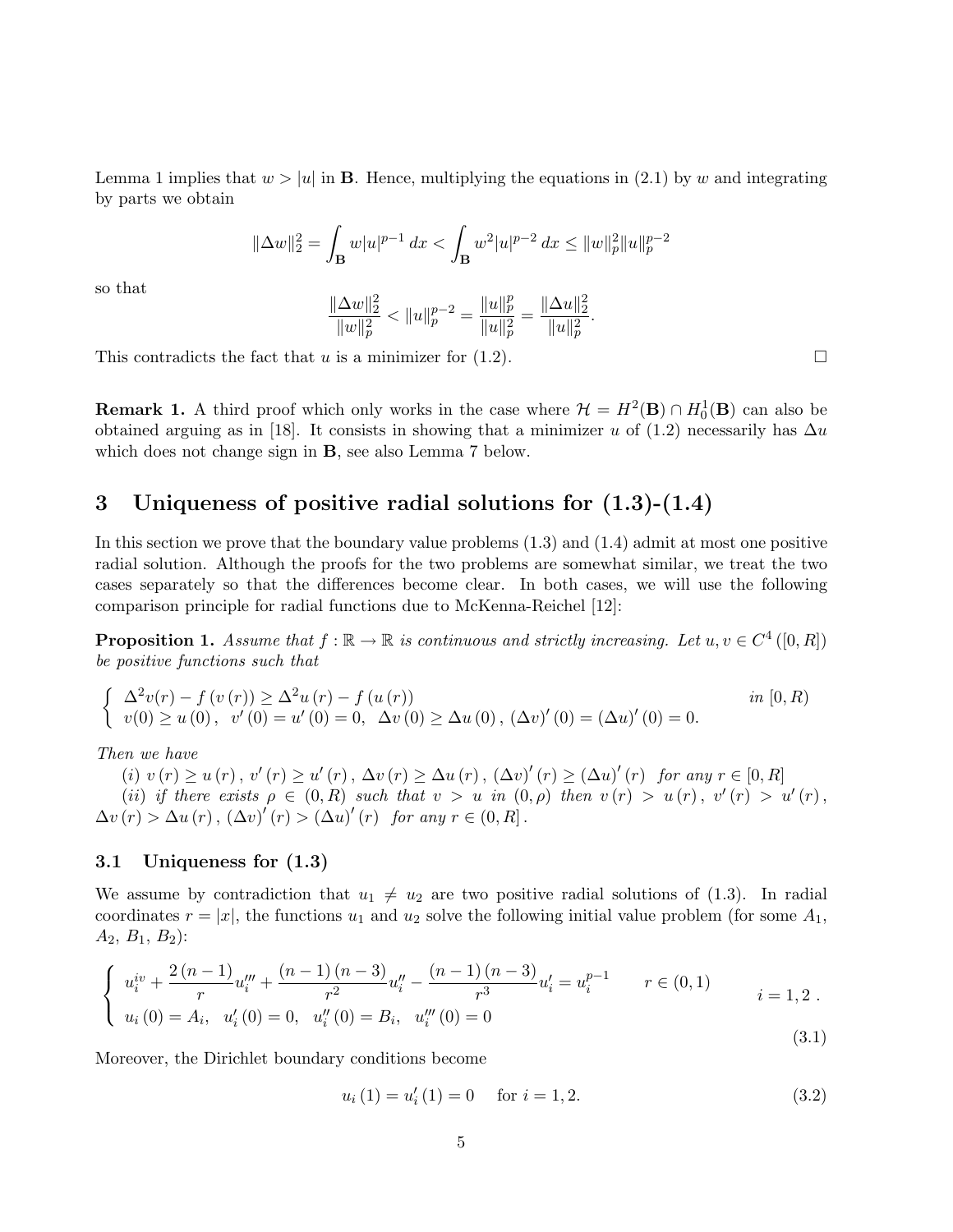Applying Proposition 1 to problem (3.1), we deduce that either  $A_1 \neq A_2$  or  $B_1 \neq B_2$  since otherwise we have  $u_1 \equiv u_2$ . If  $A_1 = A_2$  then we necessarily have  $B_1 \neq B_2$  and, up to switching  $u_1$ with  $u_2$ , we may assume that  $B_1 > B_2$ . Since  $u_1(0) = u_2(0) = A_1 = A_2$  and  $u'_1(0) = u'_2(0) = 0$ , there exists  $\rho > 0$  such that

$$
u_1(r) > u_2(r) \qquad \text{for all } r \in (0, \rho)
$$
\n
$$
(3.3)
$$

so that by Proposition 1 (ii) we infer  $u_1(1) > u_2(1)$  which contradicts (3.2).

Therefore, from now on we may assume that  $A_1 \neq A_2$ . We define

$$
v_i(r) = A_i^{-1} u_i \left( A_i^{-\frac{p-2}{4}} r \right) \qquad \text{for all } r \in \left( 0, A_i^{\frac{p-2}{4}} \right), \quad i = 1, 2 \tag{3.4}
$$

and

$$
\widetilde{B}_i = v_i''(0), \quad R_i = A_i^{\frac{p-2}{4}}, \qquad i = 1, 2. \tag{3.5}
$$

Then for  $i = 1, 2$  the functions  $v_i$  solve the ordinary differential equation (3.1) on  $(0, R_i)$  and satisfy  $v_i(0) = 1$  and  $v_i(R_i) = v'_i(R_i) = 0$ . We may assume that  $\widetilde{B}_1 \neq \widetilde{B}_2$  since otherwise by Proposition 1 we have  $v_1 \equiv v_2$  and, in turn,  $u_1 \equiv u_2$ . Moreover, up to switching  $v_1$  with  $v_2$ , we may suppose that  $B_1 > B_2$ . Applying to  $v_1$  and  $v_2$  the same argument employed for (3.3), by Proposition 1 (ii) it follows that

$$
R_1 > R_2
$$
 and  $v_1(r) > v_2(r)$  for all  $r \in (0, R_2]$ . (3.6)

Denote by  $B_{R_1}$  and  $B_{R_2}$  the open balls centered at the origin whose radii are respectively  $R_1$  and  $R_2$ . Then by (3.4)-(3.5) we have for  $i = 1, 2$ 

$$
\begin{cases}\n\Delta^2 v_i = v_i^{p-1} & \text{in } B_{R_i} \\
v_i = \frac{\partial v_i}{\partial \nu} = 0 & \text{on } \partial B_{R_i}.\n\end{cases}
$$
\n(3.7)

In both cases  $i = 1, 2$ , multiplying the equation in (3.7) by  $v_j$  for  $j \neq i$  and integrating by parts (over  $B_{R_2}$ ) four times yields

$$
\int_{B_{R_2}} v_1^{p-1} v_2 \, dx = \int_{B_{R_2}} \Delta^2 v_1 \ v_2 \, dx
$$

$$
= \int_{B_{R_2}} v_1 \Delta^2 v_2 \, dx - \int_{\partial B_{R_2}} \left( \frac{\partial (\Delta v_2)}{\partial \nu} v_1 - \Delta v_2 \frac{\partial v_1}{\partial \nu} \right) \, dS
$$

$$
= \int_{B_{R_2}} v_2^{p-1} v_1 \, dx - \int_{\partial B_{R_2}} \left( \frac{\partial (\Delta v_2)}{\partial \nu} v_1 - \Delta v_2 \frac{\partial v_1}{\partial \nu} \right) \, dS,
$$
(3.8)

where we used the fact that  $v_2 \in H_0^2(B_{R_2})$ .

We now give a sign to the boundary integral in (3.8).

**Lemma 2.** Let  $v_1$  and  $v_2$  be the functions defined in  $(3.4)$ . Then we have

$$
\int_{\partial B_{R_2}} \left( \frac{\partial (\Delta v_2)}{\partial \nu} v_1 - \Delta v_2 \frac{\partial v_1}{\partial \nu} \right) dS > 0
$$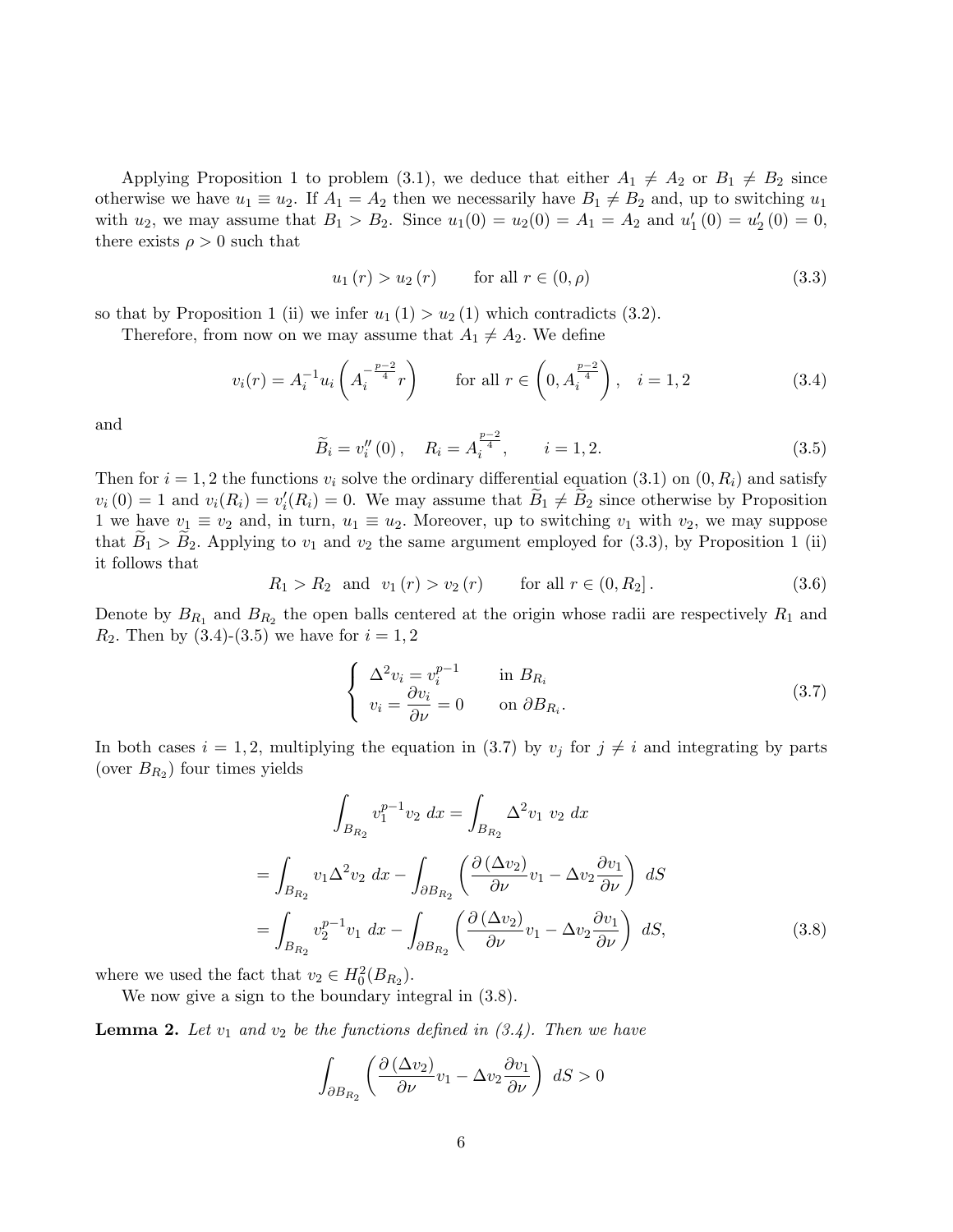*Proof.* First of all note that the initial value problem  $(3.1)$  for  $v_1$  and  $v_2$  reads

$$
\begin{cases}\n(r^{n-1} (\Delta v_i)')' = r^{n-1} v_i^{p-1} & \text{in } (0, R_i) \\
v_i (0) = 1, \ v_i' (0) = 0, \ \Delta v_i (0) = n \tilde{B}_i, \ (\Delta v_i)' (0) = 0 & i = 1, 2,\n\end{cases}
$$
\n(3.9)

where the initial conditions in the second line of  $(3.9)$  follow from a straightforward application of De l'Hospital's rule. After integration in (3.9) we have

$$
\left(\Delta v_2\right)'(R_2) = \frac{1}{R_2^{n-1}} \int_0^{R_2} s^{n-1} v_2^{p-1}(s) \ ds > 0. \tag{3.10}
$$

Moreover, since  $v_2(R_2) = v'_2(R_2) = 0$  and  $v_2(r) > 0$  in  $(0, R_2)$ , it follows that

$$
\Delta v_2(R_2) = v_2''(R_2) \ge 0. \tag{3.11}
$$

Next we turn to the function  $v_1$ . We claim that

$$
\frac{\partial v_1}{\partial \nu} < 0 \qquad \text{on } \partial B_{R_2}.\tag{3.12}
$$

We have

$$
\left(\Delta v_1\right)'(r) = \frac{1}{r^{n-1}} \int_0^r s^{n-1} v_1^{p-1}(s) \, ds > 0 \qquad \text{for all } r \in (0, R_1) \tag{3.13}
$$

which implies that  $r \mapsto \Delta v_1(r)$  is strictly increasing in  $(0, R_1)$ . Two cases may occur; we show that in both cases (3.12) holds.

First case:  $\Delta v_1(R_1) \leq 0$ . In this case, we have  $-\Delta(-\Delta v_1) = v_1^{p-1} \geq 0$  in  $B_{R_1}$  and  $-\Delta v_1 \geq 0$ on  $\partial B_{R_1}$ . The maximum principle for  $-\Delta$  then implies  $\Delta v_1 < 0$  in  $B_{R_1}$ , that is,  $(r^{n-1}v'_1(r))'$  =  $r^{n-1}\Delta v_1(r) < 0$  on  $[0, R_1)$  and  $(3.12)$  follows since  $r^{n-1}v'_1(r)|_{r=0} = 0$ .

Second case:  $\Delta v_1(R_1) > 0$ . In this case, since the map  $r \mapsto r^{n-1}v'_1(r)$  equals zero both at  $r = 0$ and at  $r = R_1$ , by (3.13) we know that the map  $r \mapsto \Delta v_1(r) = r^{1-n} (r^{n-1} v_1'(r))'$  admits exactly one change of sign in  $(0, R_1)$ . Hence,  $v'_1(r) < 0$  for any  $r \in (0, R_1)$ , which proves  $(3.12)$ .

Finally, by (3.6) it is clear that  $v_1 (R_2) > 0$ . This inequality, combined with (3.10)-(3.12), proves the lemma.  $\Box$ 

By (3.8) and Lemma 2, we obtain

$$
\int_{B_{R_2}} v_1 v_2 \left( v_1^{p-2} - v_2^{p-2} \right) dx < 0 \tag{3.14}
$$

which contradicts (3.6). This contradiction proves uniqueness of positive radial solutions of (1.3).

#### 3.2 Uniqueness for (1.4)

We assume by contradiction that  $u_1 \neq u_2$  are two positive radial solutions of (1.4). In radial coordinates  $r = |x|$ , the functions  $u_1$  and  $u_2$  satisfy (3.1) and the Navier boundary conditions

$$
u_i(1) = \Delta u_i(1) = 0
$$
 for  $i = 1, 2$ .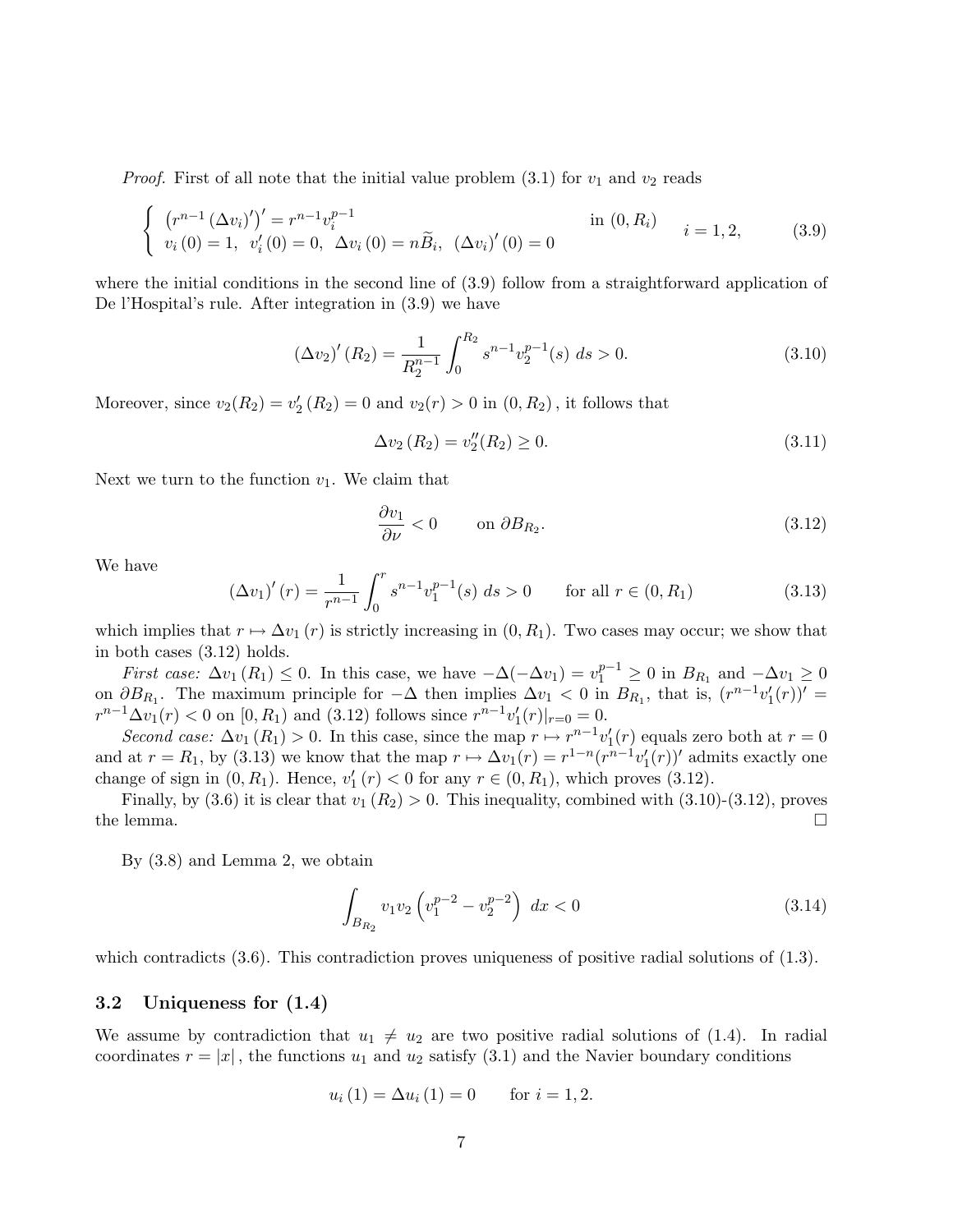As in the previous subsection, using the scaling  $(3.4)$ , we introduce the functions  $v_1$  and  $v_2$  and we assume  $\widetilde{B}_1 > \widetilde{B}_2$  so that we have again (3.6). Moreover,  $v_1$  and  $v_2$  solve

$$
\begin{cases} \Delta^2 v_i = v_i^{p-1} & \text{in } B_{R_i} \\ v_i = \Delta v_i = 0 & \text{on } \partial B_{R_i} \end{cases} \quad i = 1, 2.
$$

After multiplication and integration by parts, we have

$$
\int_{B_{R_2}} v_1^{p-1} v_2 \, dx = \int_{B_{R_2}} \Delta^2 v_1 \, v_2 \, dx
$$
\n
$$
= \int_{B_{R_2}} v_1 \Delta^2 v_2 \, dx - \int_{\partial B_{R_2}} \left( \Delta v_1 \frac{\partial v_2}{\partial \nu} + \frac{\partial (\Delta v_2)}{\partial \nu} v_1 \right) \, dS
$$
\n
$$
= \int_{B_{R_2}} v_1 v_2^{p-1} \, dx - \int_{\partial B_{R_2}} \left( \Delta v_1 \frac{\partial v_2}{\partial \nu} + \frac{\partial (\Delta v_2)}{\partial \nu} v_1 \right) \, dS \tag{3.15}
$$

since  $v_2 = \Delta v_2 = 0$  on  $\partial B_{R_2}$ . Next, we prove the following

**Lemma 3.** Let  $v_1$  and  $v_2$  be the functions defined above. Then we have

$$
\int_{\partial B_{R_2}} \left( \Delta v_1 \frac{\partial v_2}{\partial \nu} + \frac{\partial (\Delta v_2)}{\partial \nu} v_1 \right) dS > 0.
$$

*Proof.* Note that  $v_1$  and  $v_2$  satisfy again (3.9). Since

$$
(\Delta v_1)'(r) = \frac{1}{r^{n-1}} \int_0^r s^{n-1} v_1^{p-1}(s) \ ds > 0 \quad \text{for all } r \in (0, R_1),
$$

the map  $r \mapsto \Delta v_1(r)$  is strictly increasing in  $(0, R_1)$  and since  $\Delta v_1(R_1) = 0$  it follows that

$$
\Delta v_1 < 0 \qquad \text{on } \partial B_{R_2} \tag{3.16}
$$

Since  $\Delta v_2(R_2) = 0$ , by (3.10) we have  $\Delta v_2(r) < 0$  for all  $r \in (0, R_2)$ . This implies

$$
(r^{n-1}v'_2(r))' = r^{n-1}\Delta v_2(r) < 0
$$
 for all  $r \in (0, R_2)$ 

and since  $v_2'(0) = 0$  we obtain

$$
\frac{\partial v_2}{\partial \nu} < 0 \quad \text{on } \partial B_{R_2}.\tag{3.17}
$$

The statement of the lemma follows from  $(3.6)$ ,  $(3.10)$  and  $(3.16)-(3.17)$ .

By (3.15) and Lemma 3, we obtain again (3.14) which proves uniqueness of positive radial solutions of (1.4).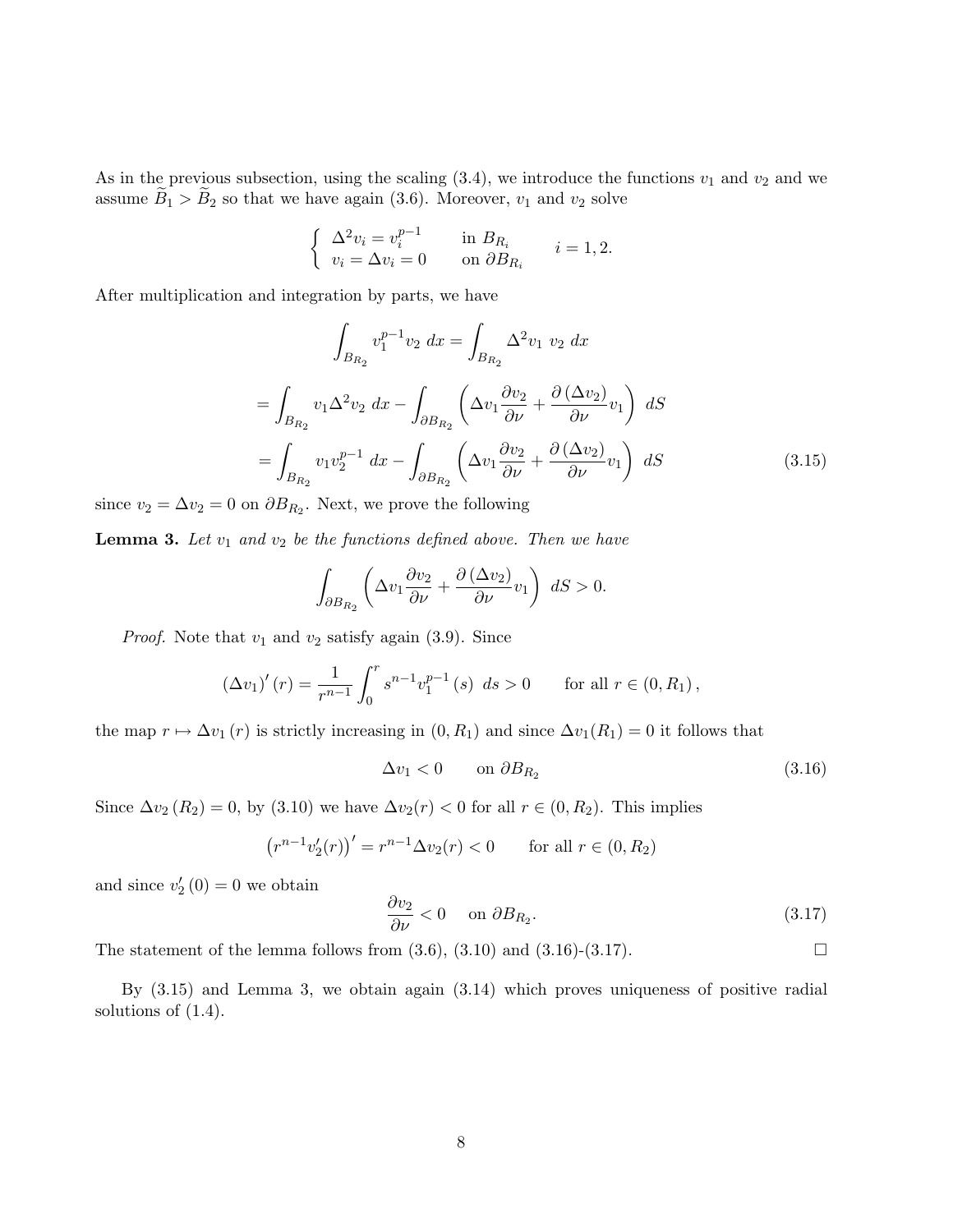# 4 Radial symmetry of the Sobolev minimizers under Dirichlet boundary conditions

In this section we prove the following.

**Theorem 3.** If  $u \in H_0^2(\mathbf{B})$  is a minimizer for (1.2), then u is Schwarz symmetric, i.e., it is radially symmetric and nonincreasing in the radial variable.

Let  $H \subset \mathbb{R}^n$  be an affine half-space, and let  $\sigma_H : \mathbb{R}^n \to \mathbb{R}^n$  be the reflection at the boundary  $\partial H$  of H. Let  $C_0(\mathbb{R}^n)$  be the space of continuous functions on  $\mathbb{R}^n$  with compact support. For  $v \in C_0(\mathbb{R}^n)$ , we define the *polarization*  $v_H$  of v relative to H by

$$
v_H(x) = \begin{cases} \max\{v(x), v(\sigma_H(x))\}, & x \in H, \\ \min\{v(x), v(\sigma_H(x))\}, & x \in \mathbb{R}^n \setminus H. \end{cases}
$$

We note that, by a straightforward argument,  $||v_H||_p = ||v||_p$  for all  $v \in C_0(\mathbb{R}^n)$ ,  $1 \leq p \leq \infty$  and all affine half-spaces  $H \subset \mathbb{R}^n$ . Moreover, we have the identity

$$
v(x) + v(\sigma_H(x)) = v_H(x) + v_H(\sigma_H(x)) \quad \text{for every } x \in \mathbb{R}^n.
$$
 (4.1)

Now let  $\mathcal{H}_0$  denote the family of all closed affine half-spaces  $H \subset \mathbb{R}^n$  such that  $0 \in \text{int}(H)$ . Then we have the following useful characterization, which follows directly from [6, Lemma 6.4].

**Proposition 2.** A function  $v \in C_0(\mathbb{R}^n)$  is Schwarz symmetric (with respect to the origin) if and only if  $v = v_H$  for every  $H \in \mathcal{H}_0$ .

If  $u \in H_0^2(\mathbf{B})$  is a minimizer for (1.2), then u solves (1.3). As already mentioned, in view of [11, Theorem 1] we then have  $u \in C^{\infty}(\overline{B})$  so that, by trivial extension, u may be seen as a function in  $C_0(\mathbb{R}^n)$ . And by Proposition 2, the problem of showing Schwarz symmetry of u is reduced to showing that  $u = u_H$  for every  $H \in \mathcal{H}_0$ . To follow this approach, we first need some crucial estimates for the Green's function  $G = G(x, y)$  of  $\Delta^2$  on **B** relative to the Dirichlet boundary conditions. It is convenient to introduce the quantity

$$
\theta(x,y) = \begin{cases} (1-|x|^2)(1-|y|^2) & \text{if } x, y \in \mathbf{B} \\ 0 & \text{if } x \notin \mathbf{B} \text{ or } y \notin \mathbf{B}. \end{cases}
$$

Then for  $x, y \in \mathbf{B}$ ,  $x \neq y$  we have the following representation due to Boggio, see [4, p.126]:

$$
G(x,y) = c_n |x-y|^{4-n} \int_1^{\frac{\theta(x,y)}{|x-y|^2}+1} \frac{\tau^2-1}{\tau^{n-1}} d\tau = \frac{c_n}{2} |x-y|^{4-n} \int_0^{\frac{\theta(x,y)}{|x-y|^2}} \frac{z}{(z+1)^{n/2}} dz.
$$
 (4.2)

Here  $c_n$  is a positive constant which only depends on the dimension n. In the following, we will assume that G is extended in a trivial way to  $\mathbb{R}^n \times \mathbb{R}^n \setminus \{(x,x) : x \in \mathbb{R}^n\},\$  i.e.,  $G(x,y) = 0$  if  $|x| \geq 1$ or  $|y| \geq 1$ . Then formula (4.2) is valid for all  $x, y \in \mathbb{R}^n$ ,  $x \neq y$ . For  $h \in C_0(\mathbb{R}^n)$  we consider the function  $\mathcal{G}h : \mathbb{R}^n \to \mathbb{R}$  defined by

$$
\mathcal{G}h(x) = \int_{\mathbb{R}^n} G(x, y)h(y) \, dy.
$$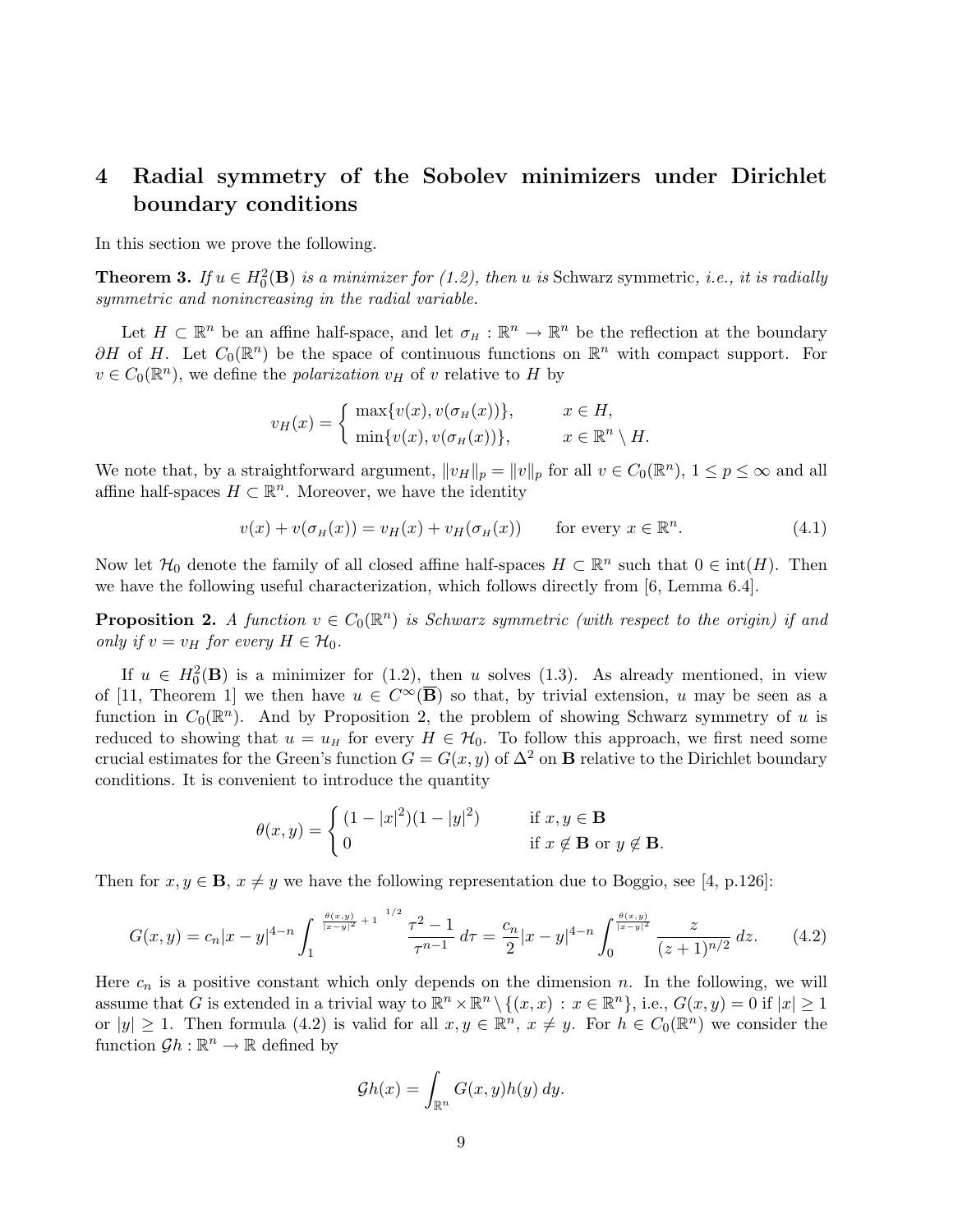Then  $\mathcal{G}h \equiv 0$  on  $\mathbb{R}^n \setminus \mathbf{B}$ , and  $\mathcal{G}h|_{\mathbf{B}}$  is the unique solution of the problem

$$
\begin{cases} \Delta^2 u = h & \text{in } \mathbf{B} \\ u = \frac{\partial u}{\partial \nu} = 0 & \text{on } \partial \mathbf{B}. \end{cases}
$$

To avoid lengthy notations, from now on we write  $\bar{x}$  instead of  $\sigma_H(x)$  for any  $x \in \mathbb{R}^n$  whenever the underlying affine half-space  $H$  is understood.

**Lemma 4.** Let  $H \in \mathcal{H}_0$ . Then for  $x, y \in H, x \neq y$  we have

$$
G(x, y) \ge \max\{G(x, \overline{y}), G(\overline{x}, y)\},\tag{4.3}
$$

$$
G(x, y) - G(\overline{x}, \overline{y}) \ge |G(x, \overline{y}) - G(\overline{x}, y)|. \tag{4.4}
$$

Moreover, if  $x, y \in \text{int}(\mathbf{B} \cap H)$ , then we have strict inequalities in (4.3) and (4.4).

*Proof.* We first note that, since  $H \in \mathcal{H}_0$ , we have  $|\overline{z}| \ge |z|$  for all  $z \in H$ . Hence, if  $x \notin \mathbf{B}$  or  $y \notin \mathbf{B}$ , then also  $\overline{x} \notin \mathbf{B}$  or  $\overline{y} \notin \mathbf{B}$ , and both sides of the inequalities (4.3) and (4.4) are zero in this case. Therefore it suffices to consider  $x, y \in \text{int}(\mathbf{B} \cap H)$  and to prove the strict inequality in (4.3) and (4.4). It is easy to see that

$$
|x - y| = |\overline{x} - \overline{y}| < |x - \overline{y}| = |\overline{x} - y| \qquad \text{for } x, y \in \text{int}(H). \tag{4.5}
$$

Moreover, since  $|\overline{x}| > |x|$  and  $|\overline{y}| > |y|$  for all  $x, y \in \text{int}(H)$ , we have

$$
\theta(x,y) > \max\{\theta(x,\overline{y}),\theta(\overline{x},y)\} \ge \min\{\theta(x,\overline{y}),\theta(\overline{x},y)\} > \theta(\overline{x},\overline{y}).
$$
\n(4.6)

We now write  $G(x, y) = \frac{c_n}{2} H(|x - y|^2, \theta(x, y))$  with

$$
H: (0, \infty) \times [0, \infty) \to \mathbb{R},
$$
  $H(s,t) = s^{2-\frac{n}{2}} \int_0^{t/s} \frac{z}{(z+1)^{n/2}} dz.$ 

We first verify the following properties of  $H$ :

$$
\partial_s H(s, t) < 0,\tag{4.7}
$$

$$
\partial_t H(s, t) > 0,\tag{4.8}
$$

$$
\partial_s \partial_t H(s, t) < 0 \tag{4.9}
$$

for  $s, t > 0$ . Indeed,

$$
\partial_s H(s,t) = (2 - \frac{n}{2})s^{1 - \frac{n}{2}} \int_0^{t/s} \frac{z}{(z+1)^{n/2}} dz - \frac{t^2}{s(t+s)^{n/2}} \tag{4.10}
$$

so that (4.7) immediately follows for  $n \geq 4$ . Since  $3x + 2 < 2(x+1)^{3/2}$  for all  $x > 0$ , putting  $n = 3$ in (4.10) we obtain √

$$
\partial_s H(s,t) = \frac{3st + 2s^2 - 2\sqrt{s}(t+s)^{3/2}}{s(t+s)^{3/2}} < 0
$$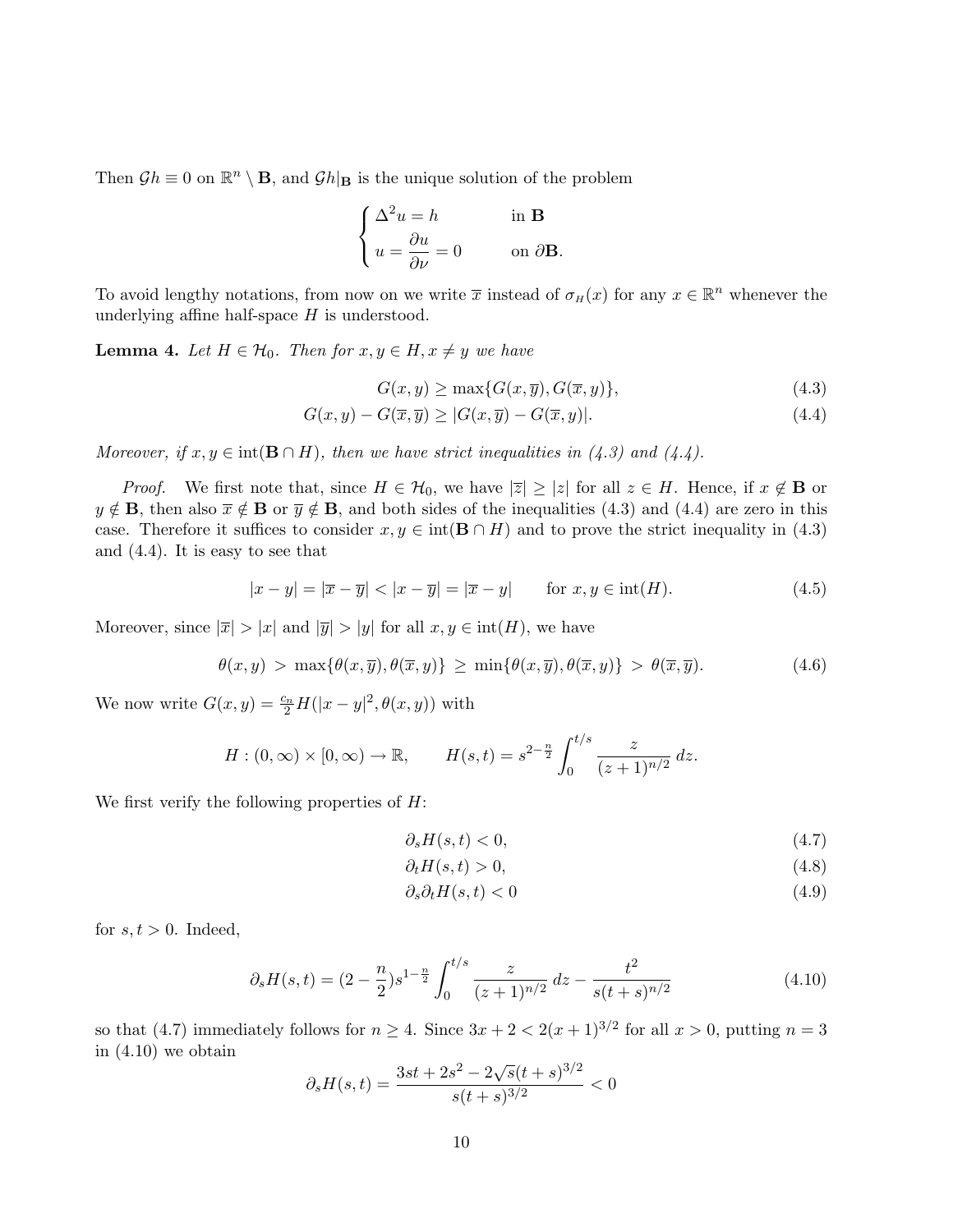which proves (4.7) for  $n = 3$ . Finally, since  $\frac{x}{x+1} < \log(x+1)$  for all  $x > 0$ , putting  $n = 2$  in (4.10) we obtain

$$
\partial_s H(s,t) = \frac{t}{t+s} - \log \frac{t+s}{s} < 0
$$

which proves  $(4.7)$  also for  $n = 2$ .

Moreover,

$$
\partial_t H(s,t) = \frac{t}{(t+s)^{n/2}} > 0
$$
 and  $\partial_s \partial_t H(s,t) = -\frac{nt}{2(t+s)^{n/2+1}} < 0$ 

so that  $(4.8)-(4.9)$  are also true.

From  $(4.7)$  and  $(4.8)$  it follows that

$$
H(s_1, t_1) > H(s_2, t_2) \qquad \text{if } s_1 < s_2, \ t_1 > t_2,\tag{4.11}
$$

while (4.8) and (4.9) imply that

<sup>H</sup>(s1, t4) <sup>−</sup> <sup>H</sup>(s1, t1) = <sup>Z</sup> <sup>t</sup><sup>4</sup> t1 <sup>∂</sup>tH(s1, t) dt > <sup>Z</sup> <sup>t</sup><sup>4</sup> t1 <sup>∂</sup>tH(s2, t) dt > <sup>Z</sup> max{t2,t3} min{t2,t3} ∂tH(s2, t) dt = |H(s2, t2) − H(s2, t3)| if 0 < s<sup>1</sup> < s2, 0 < t<sup>1</sup> < t2, t<sup>3</sup> < t4. (4.12)

The strict inequality in (4.3) follows directly from (4.5), (4.6), and (4.11). Moreover, the strict inequality in  $(4.4)$  follows from  $(4.5)$ ,  $(4.6)$ , and  $(4.12)$ .

**Lemma 5.** Let  $H \in H_0$ , let  $f \in C_0(\mathbb{R}^n)$  be a nonnegative function with support contained in  $\overline{B}$ , and let  $u = \mathcal{G}f$ ,  $w = \mathcal{G}f_H$ . Then:

$$
w(x) \ge w(\overline{x}) \qquad \qquad \text{for } x \in H,
$$
\n
$$
(4.13)
$$

$$
w(x) \ge u_H(x) \qquad \qquad \text{for } x \in H,\tag{4.14}
$$

$$
w(x) + w(\overline{x}) \ge u_H(x) + u_H(\overline{x})
$$
 for  $x \in \mathbb{R}^n$ . (4.15)

Moreover, if  $f \not\equiv f_H$ , then the inequality (4.15) is strict for every  $x \in \text{int}(\mathbf{B} \cap H)$ .

*Proof.* Let  $x \in H$ . Then, since  $f_H(y) \ge f_H(\overline{y})$  for all  $y \in H$ , we have

$$
w(x) - w(\overline{x}) = \int_{\mathbb{R}^n} [G(x, y) - G(\overline{x}, y)] f_H(y) dy
$$
  
= 
$$
\int_H \left( [G(x, y) - G(\overline{x}, y)] f_H(y) + [G(x, \overline{y}) - G(\overline{x}, \overline{y})] f_H(\overline{y}) \right) dy
$$
  

$$
\geq \int_H \left( [G(x, y) - G(\overline{x}, y)] + [G(x, \overline{y}) - G(\overline{x}, \overline{y})] \right) f_H(\overline{y}) dy.
$$

By Lemma 4, the integrand in the last line is nonnegative, hence (4.13) follows. Next, using (4.1) and Lemma 4, we obtain

$$
w(x) - u(x) = \int_{\mathbb{R}^n} G(x, y)(f_H(y) - f(y)) dy
$$
  
= 
$$
\int_H \left( G(x, y)[f_H(y) - f(y)] + G(x, \overline{y})[f_H(\overline{y}) - f(\overline{y})] \right) dy
$$
  
= 
$$
\int_H \left( G(x, y) - G(x, \overline{y}) \right) [f_H(y) - f(y)] dy \ge 0.
$$
 (4.16)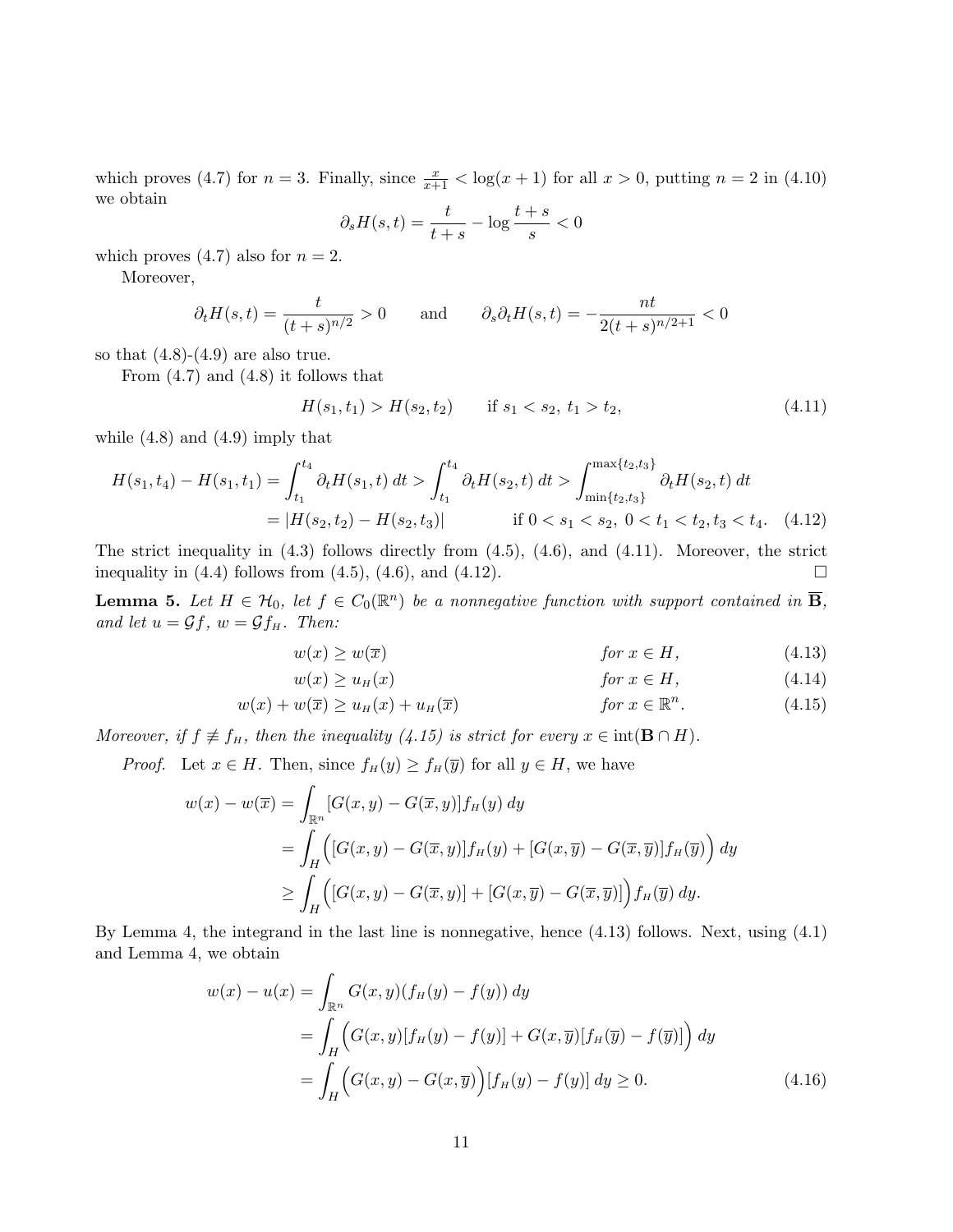Moreover,

$$
w(x) - u(\overline{x}) = \int_{\mathbb{R}^n} [G(x, y) f_H(y) - G(\overline{x}, y) f(y)] dy
$$
  
= 
$$
\int_H \left( G(x, y) f_H(y) - G(\overline{x}, y) f(y) + G(x, \overline{y}) f_H(\overline{y}) - G(\overline{x}, \overline{y}) f(\overline{y}) \right) dy.
$$
 (4.17)

To estimate the integrand in (4.17), we distinguish two cases. If  $y \in H$  is such that  $f_H(y) = f(y)$ , then also  $f_H(\overline{y}) = f(\overline{y})$  and by (4.3)-(4.4) we have

$$
G(x,y)fH(y) - G(\overline{x},y)f(y) + G(x,\overline{y})fH(\overline{y}) - G(\overline{x},\overline{y})f(\overline{y})
$$
  
= 
$$
[G(x,y) - G(\overline{x},y)]fH(y) + [G(x,\overline{y}) - G(\overline{x},\overline{y})]fH(\overline{y})
$$
  

$$
\geq (G(x,y) - G(\overline{x},y) + G(x,\overline{y}) - G(\overline{x},\overline{y}))fH(\overline{y}) \geq 0.
$$

On the other hand, if  $y \in H$  is such that  $f_H(y) = f(\overline{y})$ , then  $f_H(\overline{y}) = f(y)$  and by (4.3)-(4.4) we obtain

$$
G(x,y)fH(y) - G(\overline{x},y)f(y) + G(x,\overline{y})fH(\overline{y}) - G(\overline{x},\overline{y})f(\overline{y})
$$
  
= 
$$
[G(x,y) - G(\overline{x},\overline{y})]fH(y) + [G(x,\overline{y}) - G(\overline{x},y)]fH(\overline{y})
$$
  

$$
\geq (G(x,y) - G(\overline{x},\overline{y}) + G(x,\overline{y}) - G(\overline{x},y))fH(\overline{y}) \geq 0.
$$

Going back to (4.17) we find  $w(x) - u(\overline{x}) \ge 0$ , and together with (4.16) this yields  $w(x) \ge u_H(x)$ for  $x \in H$ . Hence (4.14) holds.

To prove (4.15), we may assume that  $x \in H$ . Since

$$
w(x) + w(\overline{x}) = \int_{\mathbb{R}^n} [G(x, y) + G(\overline{x}, y)] f_H(y) dy
$$
  
= 
$$
\int_H \left( [G(x, y) + G(\overline{x}, y)] f_H(y) + [G(x, \overline{y}) + G(\overline{x}, \overline{y})] f_H(\overline{y}) \right) dy
$$

and

$$
u(x) + u(\overline{x}) = \int_{\mathbb{R}^n} [G(x, y) + G(\overline{x}, y)] f(y) dy
$$
  
= 
$$
\int_H \left( [G(x, y) + G(\overline{x}, y)] f(y) + [G(x, \overline{y}) + G(\overline{x}, \overline{y})] f(\overline{y}) \right) dy,
$$

we find

$$
w(x) + w(\overline{x}) - [u(x) + u(\overline{x})]
$$
  
= 
$$
\int_{H} \left( [G(x, y) + G(\overline{x}, y)](f_{H}(y) - f(y)) + [G(x, \overline{y}) + G(\overline{x}, \overline{y})](f_{H}(\overline{y}) - f(\overline{y})) \right) dy
$$
  
= 
$$
\int_{H} \left( G(x, y) + G(\overline{x}, y) - [G(x, \overline{y}) + G(\overline{x}, \overline{y})] \right) (f_{H}(y) - f(y)) dy \ge 0
$$
 (4.18)

again by  $(4.1)$  and Lemma 4. By  $(4.1)$  we also obtain

$$
w(x) + w(\overline{x}) \ge u(x) + u(\overline{x}) = u_H(x) + u_H(\overline{x}) \quad \text{for } x \in \mathbb{R}^n.
$$
 (4.19)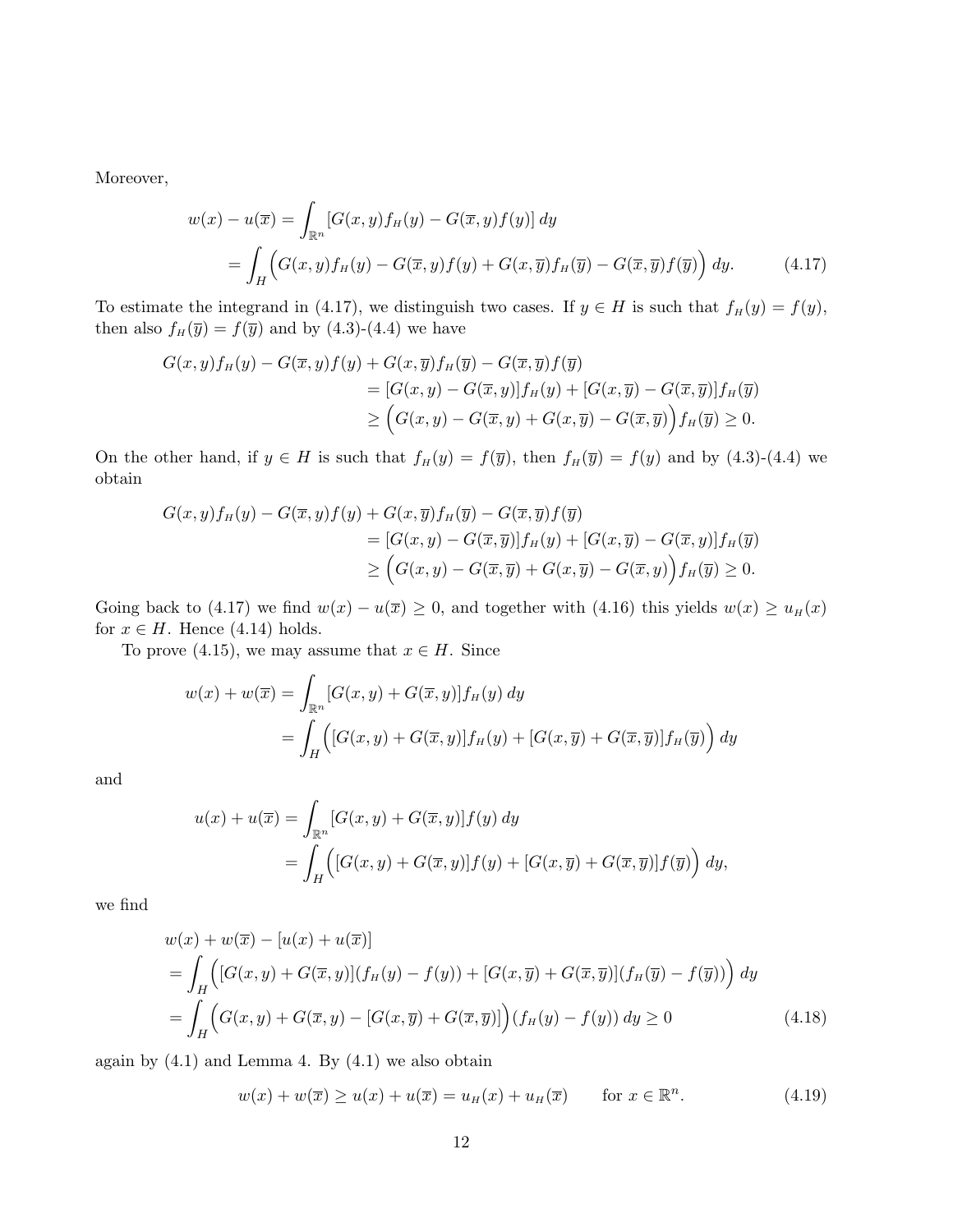To conclude the proof, we note that  $f \equiv f_H \equiv 0$  on  $\mathbb{R}^n \setminus \mathbf{B}$ . This follows since  $H \in \mathcal{H}_0$ ,  $f \ge 0$ in **B** and  $f \equiv 0$  on  $\mathbb{R}^n \setminus \mathbf{B}$ . Moreover, if  $f(y) \neq f_H(y)$  for some  $y \in \text{int}(H \cap \mathbf{B})$ , then, for fixed  $x \in \text{int}(\mathbf{B} \cap H)$ , the integrand in (4.18) is strictly positive in a neighborhood of y by the strict inequality in (4.4). Hence the inequality in (4.19) is strict if  $f \neq f_H$  and  $x \in \text{int}(\mathbf{B} \cap H)$ . This completes the proof of the Lemma.  $\Box$ 

**Lemma 6.** Let  $H \in H_0$ , let  $f \in C_0(\mathbb{R}^n)$  be a nonnegative function with support contained in  $\overline{B}$ , and let  $u = \mathcal{G}f$ ,  $w = \mathcal{G}f_H$ . Then:

$$
\int_{\mathbf{B}} w(x) u_H^{p-1}(x) dx \le \int_{\mathbf{B}} w^2(x) u_H^{p-2}(x) dx \quad \text{for all } p \ge 2.
$$
 (4.20)

Moreover, if equality holds in (4.20), then  $f \equiv f_H$ .

*Proof.* Without loss of generality, we assume that f is not identically zero. We use  $(4.13)-(4.15)$ to estimate

$$
\int_{\mathbf{B}} w^{2}(x) u_{H}^{p-2}(x) dx - \int_{\mathbf{B}} w(x) u_{H}^{p-1}(x) dx = \int_{\mathbf{B}} w(x) u_{H}^{p-2}(x) [w(x) - u_{H}(x)] dx
$$
\n
$$
= \int_{H} \left( w(x) u_{H}^{p-2}(x) [w(x) - u_{H}(x)] + w(\overline{x}) u_{H}^{p-2}(\overline{x}) [w(\overline{x}) - u_{H}(\overline{x})] \right) dx
$$
\n
$$
\geq \int_{H} \left( w(x) u_{H}^{p-2}(x) [w(x) - u_{H}(x)] + w(\overline{x}) u_{H}^{p-2}(\overline{x}) [u_{H}(x) - w(x)] \right) dx \quad (4.21)
$$
\n
$$
= \int_{H} \left( w(x) u_{H}^{p-2}(x) - w(\overline{x}) u_{H}^{p-2}(\overline{x}) \right) [w(x) - u_{H}(x)] dx
$$
\n
$$
\geq \int_{H} w(x) \left( u_{H}^{p-2}(x) - u_{H}^{p-2}(\overline{x}) \right) [w(x) - u_{H}(x)] dx \geq 0.
$$

Hence (4.20) is true. Moreover, if equality holds in (4.20), then we also have equality in (4.21), which implies that either  $w(\overline{x}) - u_H(\overline{x}) = u_H(x) - w(x)$  for some  $x \in \text{int}(H \cap \mathbf{B})$ , or  $w(\overline{x})u_H^{p-1}(\overline{x}) = 0$  for all  $x \in \text{int}(H \cap \mathbf{B})$ . In the first case, Lemma 5 yields  $f \equiv f_H$ . In the second case we conclude that  $\mathbf{B} \subset H$ , since w and  $u_H$  are both positive on **B**. But then we also have  $f \equiv f_H$ , since  $f \equiv 0$  on  $\mathbb{R}^n \setminus H$ .  $n \setminus H$ .

**Proposition 3.** Let  $u \in H_0^2(\mathbf{B})$  be a minimizer for (1.2), and let  $H \in \mathcal{H}_0$ . Then  $u = u_H$ .

*Proof.* Without loss of generality, we may assume that u is a positive solution of  $(1.3)$ . We set  $f = u^{p-1}$ . Then u coincides with the restriction of  $\mathcal{G}f$  to **B**. We also put  $w = \mathcal{G}f_H$ . Then, by Lemma 6 we have

$$
\|\Delta w\|_2^2 = \int_{\mathbf{B}} w f_H \, dx = \int_{\mathbf{B}} w u_H^{p-1} \, dx \le \int_{\mathbf{B}} w^2 u_H^{p-2} \, dx \le \|w\|_p^2 \|u_H\|_p^{p-2} = \|w\|_p^2 \|u\|_p^{p-2} \tag{4.22}
$$

so that

$$
\frac{\|\Delta w\|_2^2}{\|w\|_p^2} \le \|u\|_p^{p-2} = \frac{\|u\|_p^p}{\|u\|_p^2} = \frac{\|\Delta u\|_2^2}{\|u\|_p^2}.
$$
\n(4.23)

Since  $u$  is a Sobolev minimizer, we conclude that equality holds in  $(4.23)$ , so that by going back to (4.22) we find

$$
\int_{\mathbf{B}} w u_H^{p-1} dx = \int_{\mathbf{B}} w^2 u_H^{p-2} dx.
$$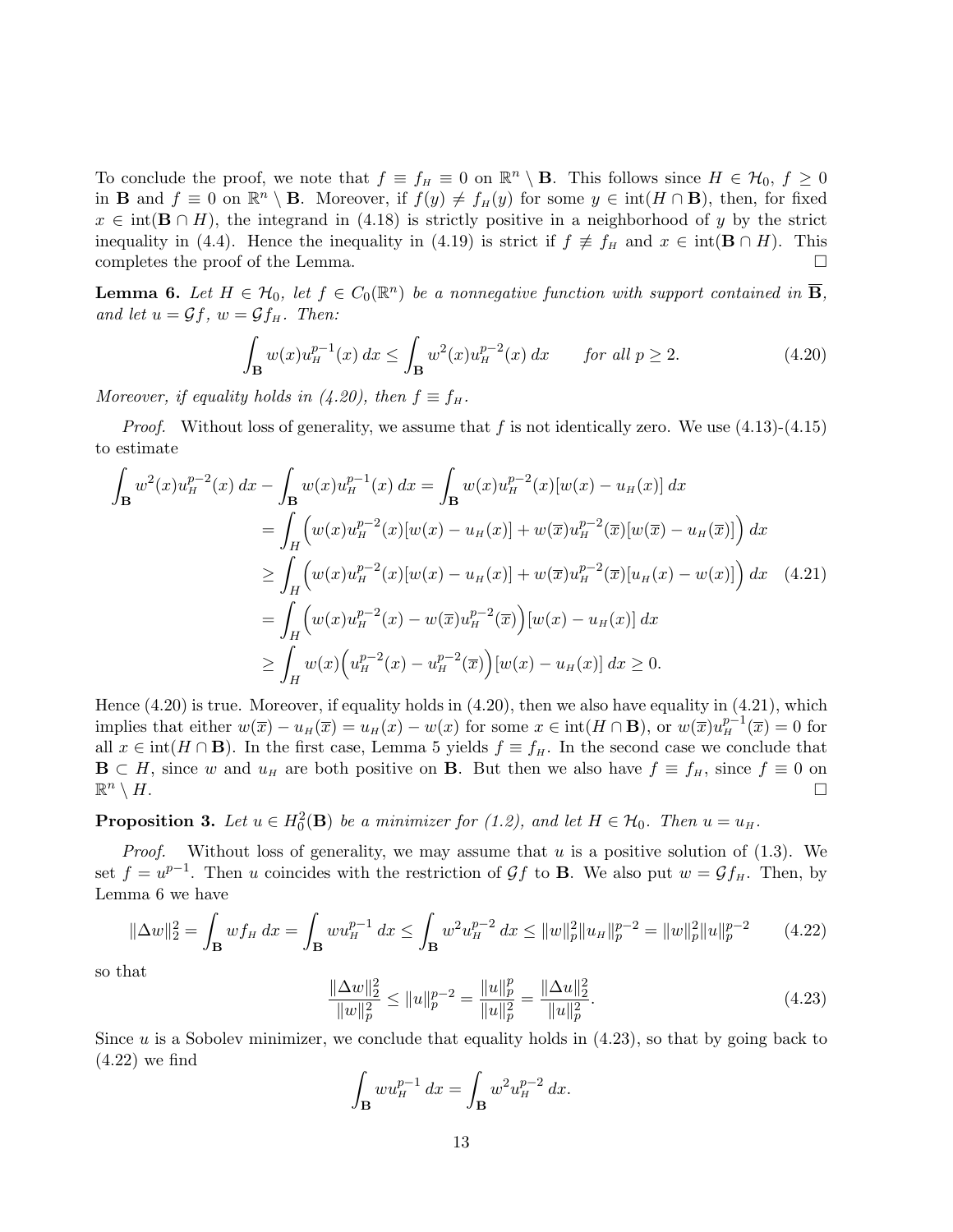Hence  $u^{p-1} \equiv f \equiv f_H \equiv u_H^{p-1}$  by virtue of Lemma 6, which implies that  $u = u_H$ .

Now the proof of Theorem 3 is completed by combining Proposition 2 and Proposition 3.

## 5 The strict inequality between the embedding constants

In this section we prove the following strict inequality.

**Theorem 4.** Let  $\Omega \subset \mathbb{R}^n$  ( $n \geq 2$ ) be a bounded domain with  $\partial \Omega \in C^{1,\alpha}$ , let  $2 < p < 2_*$  and let

$$
S_p^1(\Omega) = \min_{w \in H_0^2(\Omega) \setminus \{0\}} \frac{\|\Delta w\|_2^2}{\|w\|_p^2}, \qquad S_p^2(\Omega) = \min_{w \in H^2 \cap H_0^1(\Omega) \setminus \{0\}} \frac{\|\Delta w\|_2^2}{\|w\|_p^2}.
$$
 (5.1)

Then,  $S_p^1(\Omega) > S_p^2(\Omega)$ .

The proof relies on the following lemma.

**Lemma 7.** Let  $\Omega \subset \mathbb{R}^n$  ( $n \geq 2$ ) be a bounded domain with  $\partial \Omega \in C^{1,\alpha}$ , let  $2 < p < 2_*$  and let  $u_p \in H^2 \cap H_0^1(\Omega)$  be a minimizer for  $S_p^2(\Omega)$ . Then,  $u_p \in C^{4,\alpha}(\Omega) \cap C^{1,\alpha}(\overline{\Omega})$ . Moreover, up to a change of sign,  $u_p > 0$  in  $\Omega$  and  $\frac{\partial u_p}{\partial \nu} < 0$  on  $\partial \Omega$ .

*Proof.* Up to a Lagrange multiplier, the minimizer  $u_p$  satisfies

$$
\int_{\Omega} \Delta u_p \Delta \varphi = \int_{\Omega} |u_p|^{p-2} u_p \varphi \quad \text{for all } \varphi \in H^2 \cap H_0^1(\Omega) .
$$

Then, by elliptic regularity (see [18, Lemma B.3]) we infer that  $u_p \in C^{4,\alpha}(\Omega) \cap C^{1,\alpha}(\overline{\Omega})$ .

Let  $u$  be the solution of the following problem

$$
\begin{cases}\n-\Delta u = |\Delta u_p| & \text{in } \Omega \\
u = 0 & \text{on } \partial\Omega\n\end{cases}
$$

For contradiction, if  $u_p$  is not of one sign then the maximum principle implies  $u > |u_p|$  in  $\Omega$ . Hence,  $||u||_p > ||u_p||_p$  while  $||\Delta u||_2 = ||\Delta u_p||_2$ . This contradicts the fact that  $u_p$  minimizes  $S_p^2(\Omega)$ . This shows that  $u_p > 0$  and also that  $-\Delta u_p \geq 0$  in  $\Omega$ . By the boundary point lemma, we then conclude that  $\frac{\partial u_p}{\partial \nu} < 0$  on  $\partial \Omega$ .

We can now complete the proof of Theorem 4. Since  $H_0^2(\Omega) \subset H^2 \cap H_0^1(\Omega)$ , we clearly have  $S_p^1(\Omega) \geq S_p^2(\Omega)$ . Assume for contradiction that equality holds and let  $u_p \in H_0^2(\Omega)$  be a minimizer for  $S_p^1(\Omega)$ . Then,  $u_p$  is also a minimizer for  $S_p^2(\Omega)$  which satisfies  $\frac{\partial u_p}{\partial \nu} = 0$  on  $\partial \Omega$ . This contradicts Lemma 7 and proves Theorem 4.

## References

[1] G. Arioli, F. Gazzola, H.-Ch. Grunau, E. Mitidieri, A semilinear fourth order elliptic problem with exponential nonlinearity, SIAM J. Math. Anal. 36, 2005, 1226-1258